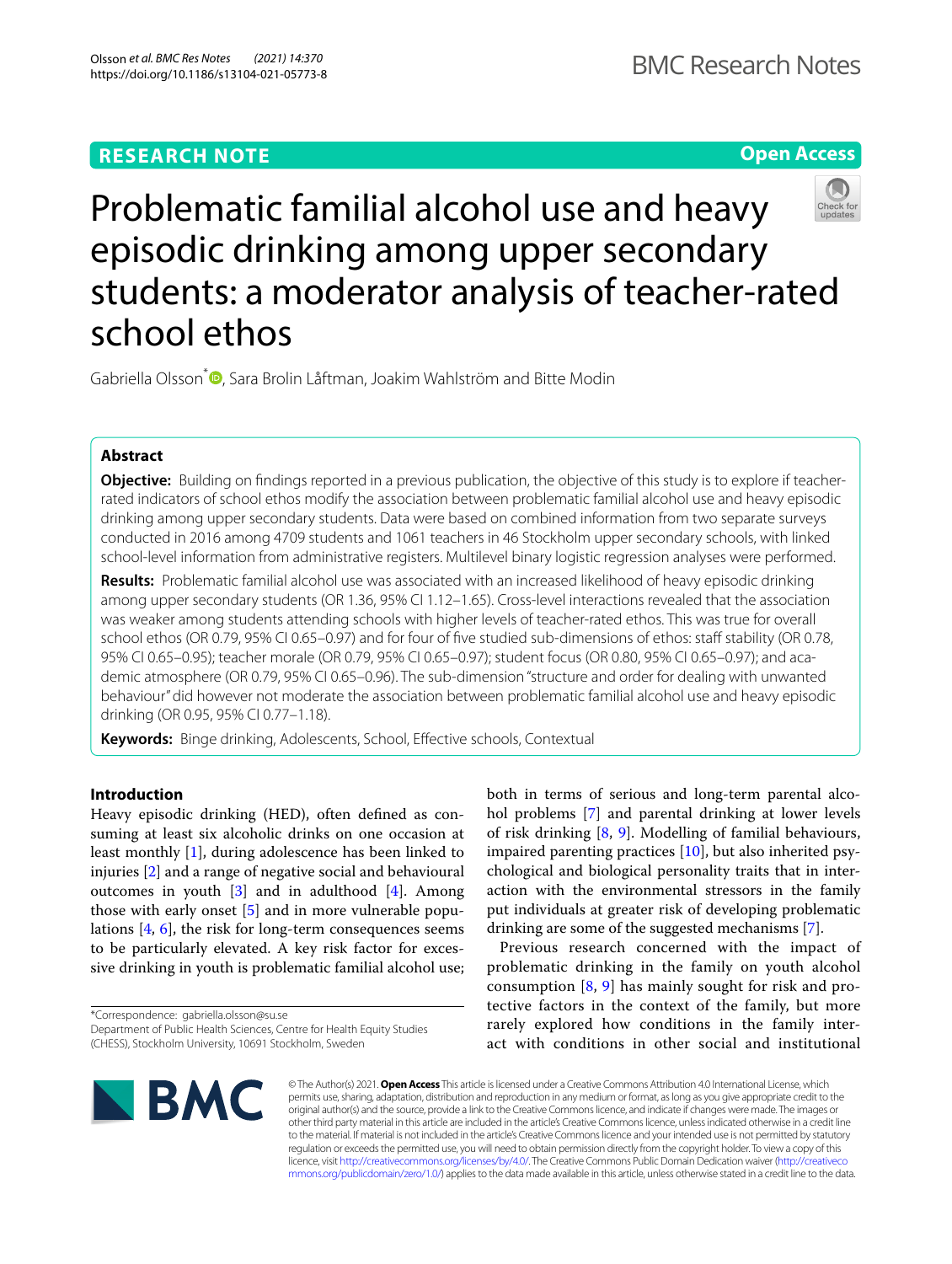settings. Yet, it is reasonable to assume that such interacting efects exists [[11](#page-6-2)]. Research into school efects does suggest that conditions in school are linked to student risk behaviours, including alcohol consumption  $[12–14]$  $[12–14]$  $[12–14]$  $[12–14]$ . In addition, school effectiveness research has long showed that qualities of the school per se matter for students' academic performance and behaviours, regardless of the students' own background [[15](#page-6-5)]. Yet most of the research conducted in this feld has been concerned with the direct efect of conditions in school on youth behaviours, while less research has been devoted to exploring the compensatory role of schools. Existing studies do however suggest that this is a relevant inquiry that ought to be further explored [\[16](#page-6-6)[–18\]](#page-6-7).

The current study builds on, and extends, the analyses reported in a study by Olsson et al. [[19\]](#page-6-8) which was based on the assumption that conditions in school may bufer against problematic conditions in the family. Olsson et al. [[19\]](#page-6-8) examined the association between familial problematic drinking and heavy drinking among ninth grade students (age 15–16 years) and, more specifcally, the moderating role of schools' level of teacher-reported student focus. Student focus can be understood as one sub-dimension of school ethos that refers to positive teacher-student relationships. In line with previous research [[9,](#page-6-0) [10](#page-6-1), [20](#page-6-9)[–22](#page-6-10)], Olsson et al. [\[19](#page-6-8)] reported that there was a positive association between familial problematic drinking and heavy drinking among students. However, the association was weaker among students attending schools with higher teacher ratings of student focus, suggesting a protective efect.

The present paper is based on the same data material as the study by Olsson et al. [\[19](#page-6-8)], but extends it in two ways, namely by analysing the association between problematic familial alcohol use and ofspring drinking among older students, and by examining the potentially moderating role of teacher-rated school ethos in a broader sense.

The aim of the current study is to explore if teacherrated indicators of school ethos modify the association between problematic familial alcohol use and heavy episodic drinking among upper secondary students, focusing both on an overall measure of school ethos and on fve diferent sub-dimensions of school ethos: (1) staf stability; (2) teacher morale; (3) structure and order for dealing with unwanted behavior; (4) student focus; and (5) academic atmosphere  $[23]$  $[23]$ . Building on the result of the study by us [\[19\]](#page-6-8), two hypotheses were formulated:

H1. Problematic drinking in the family is associated with increased likelihood of heavy episodic drinking in the ofspring.

H2. A strong teacher rated school ethos may moderate this association.

## **Main text**

## **Data material and methods**

The data was drawn from two cross-sectional surveys performed in 2016: the Stockholm School Survey (SSS) and the Stockholm Teacher Survey (STS), which were combined. In addition, school-level official register information from the Swedish National Agency for Education has been merged with the data.

The SSS is carried out every other year by Stockholm municipality among students in grade 9 of compulsory school (ages 15–16 years) and in grade 2 of upper secondary school (ages 17–18 years) in all public schools and in a large number of independent schools in Stockholm. Students complete the questionnaires in the classroom. The response rate for the 2016 survey has been estimated to 78 per cent [[24](#page-6-12)].

The STS was performed among teachers in 2014 and in 2016 as part of a research project at Stockholm University. Teachers in schools whose students took part in the SSS were invited to participate in a web survey. In 2014, the STS was performed among teachers in the senior-level schools that took part in the SSS, and in 2016 it was performed among teachers in both senior-level and upper secondary schools that participated in the SSS. School-level measures of teacher ratings of, e.g., school ethos and school leadership were formed by taking the mean values of each school. These measures were subsequently linked to the SSS student level data. The response rate among upper secondary teachers was 58% [[23,](#page-6-11) [25](#page-6-13)].

The present study was based on data from 2016: the SSS collected among students in the second grade of upper secondary school (17–18 years), school-level information from the STS, and official register information on schools from the Swedish National Agency for Education. The study sample includes responses from 4709 students and 1061 teachers distributed across 46 upper secondary schools. More information on the data material is found elsewhere [[23](#page-6-11), [25\]](#page-6-13).

#### **Ethics**

According to a decision by the Regional Ethical Review Board of Stockholm (2010/241-31/5), data from the Stockholm School Survey are not subject to consideration for ethical approval since the questionnaires are completed anonymously with no information on personal identification. The Regional Ethical Review Board of Stockholm has granted ethical approval for the Stockholm Teacher Survey (2015/1827-31/5).

#### **Measures**

Heavy episodic drinking was assessed by one question in the SSS: "How often do you drink the following amounts of alcohol at any one time: 18 cl spirits or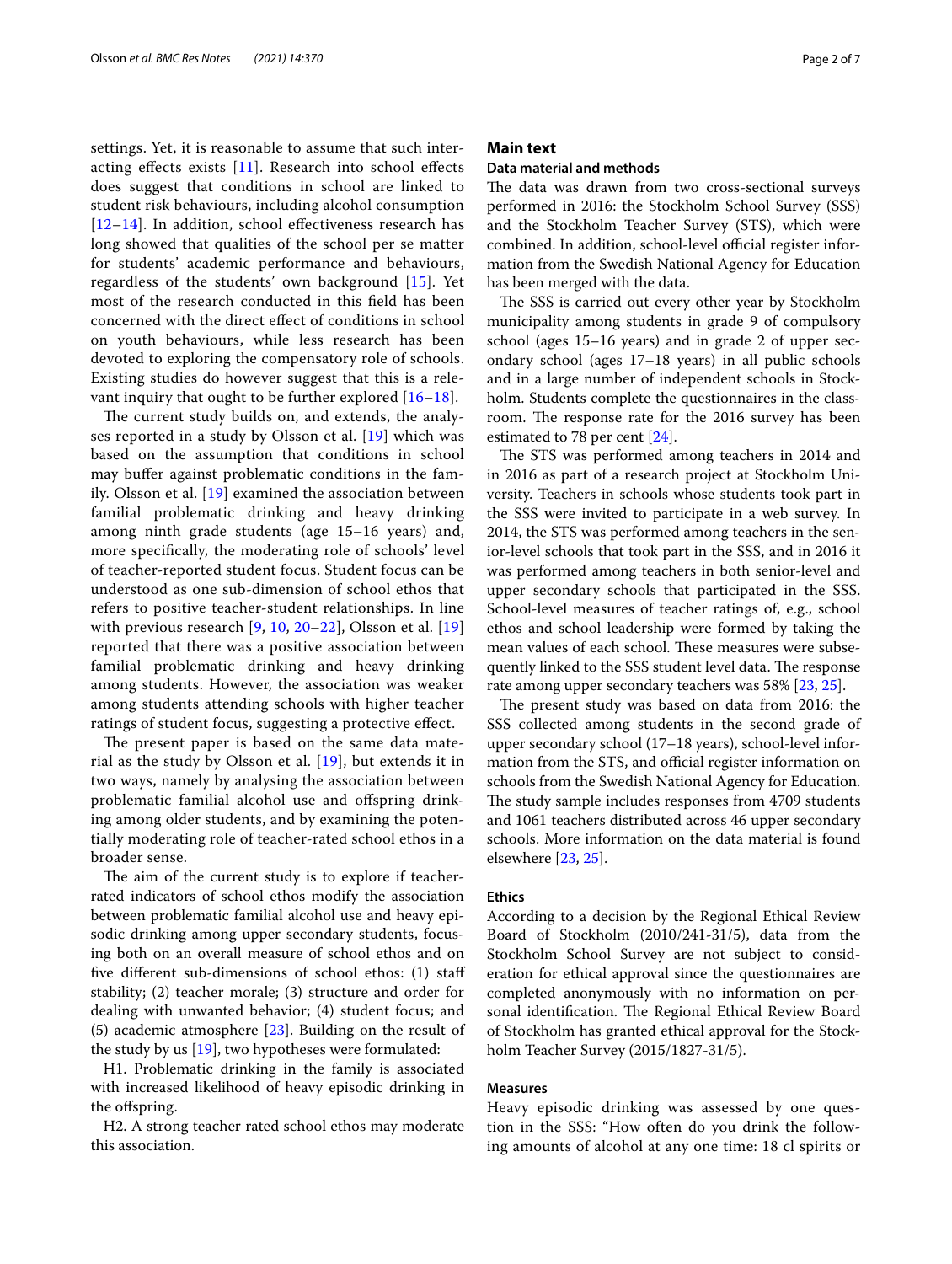a whole bottle of wine or four large bottles of strong cider/alcopop or four cans of class III beer or six cans of class II beer?". The response categories were "Do not drink alcohol", "Never", "Very seldom", "A few times each year", "A few times a month", "A couple of times a month", and "A few times a week". The item was dichotomised by classifying students who answered "A few times a month" or more often as engaging in heavy episodic drinking. This is an established measure, used in alcohol surveys among youth in Sweden since the 1970s [[24](#page-6-12), [26\]](#page-6-14) and in previous research [[27,](#page-6-15) [28](#page-6-16)]. It is deemed roughly equivalent  $[28]$  to WHO  $[1]$  $[1]$  definition of HED as consuming at least 60 g or more of pure alcohol on at least one occasion in the past 30 days. A consumption of 60 g of pure alcohol corresponds approximately to fve standard alcoholic drinks [\[1](#page-5-0)].

Problematic familial alcohol use was measured by one question in the SSS: "Do you think someone in your family drinks too much alcohol?" The response categories were "Yes", "No", and "Don't know". Those who answered "Don't know" were excluded from the analysis. The same question was used in the study by Olsson et al. [\[19](#page-6-8)].

School ethos was captured by an index of 17 items (Cronbach's alpha = 0.94) [\[25](#page-6-13)]. This overall measure of ethos was also divided into fve sub-dimensions: (1) staf stability, referring to the level of sick-leave among teachers, staff turnover, and the frequency of substitute teachers at the school (3 items, Cronbach's alpha =  $0.55$ ); (2) teacher morale, referring to whether the teachers have a strong work ethic, work with great enthusiasm, take pride in their school, and feel confdent as classroom leaders (4 items; Cronbach's alpha =  $0.93$ ); (3) structure and order for dealing with unwanted behaviour, referring to the schools' value system, whether the school actively works on issues such as violence, bullying and harassment among students, whether teachers feel confdent about what they may and may not do if violent situations arise among students, and whether the rules for order and conduct are clear at the school (4 items, Cronbach's alpha =  $(0.92)$ ; (4) student focus among teachers, referring to teachers' positive feedback to, and high expectations of, the students, whether the teachers take time with students even if they want to discuss something other than schoolwork, and whether the students are treated with respect (4 items, Cronbach's alpha =  $0.79$ ); and (5) academic atmosphere, referring to the extent to which the school provides a stimulating learning environment and whether the students' motivation is a stimulating part of work (2 items, Cronbach's alpha  $= 0.89$ ). The measures of overall school ethos and of the five subdimensions were all standardised (mean  $= 0$ ; standard deviation  $= 1$ ). The measures have been used in prior research [[23\]](#page-6-11).

A number of control variables capturing sociodemographic characteristics were also included. At the student level, we controlled for gender, family structure, parental university education, and migration background, based on information from the SSS. At the school level, we controlled for the proportion of students with university educated parents and the proportion of students with a foreign background, based on administrative register information.

## **Statistical method**

The statistical method used was multilevel modelling. Two-level binary logistic regression models were estimated using the "meqrlogit" command in Stata, version 15 [[29](#page-6-17)]. Results are presented as odds ratios (OR) with 95% Confdence Intervals (95% CI).

### **Results**

Descriptive statistics are presented in Table [1.](#page-3-0) In our sample, 29.8% of the students reported heavy episodic drinking and 12.3% reported problematic familial alcohol use. The sample consisted of about equal shares of boys and girls. Around two thirds lived with two parents in the same household and about a third did not. About two thirds had at least one parent with university education and 9% had lived in Sweden for less than ten years. Mean value, standard deviation, range of all school-level variables and possible scale range within brackets are presented at the bottom of Table [1](#page-3-0).

A series of two-level binary logistic regression analyses with heavy episodic drinking as the dependent variable are presented in Table [2](#page-4-0). According to the empty model, 11.7% of the variation in heavy episodic drinking could be attributed to the school level. Model 1 includes studentlevel variables. Those who reported problematic familial alcohol use had a higher likelihood of reporting heavy episodic drinking compared with those who did not report problematic familial alcohol use (OR 1.36, 95% CI 1.12–1.65). Furthermore, girls were less likely than boys to have engaged in heavy episodic drinking (OR 0.77, 95% CI 0.67–0.88). Students not living with two parents in the same household had a greater likelihood of having reported heavy episodic drinking (OR 1.38, 95% CI 1.20– 1.58), as were students who reported having at least one university-educated parent (OR 1.42, 95% CI 1.22–1.65). Students who had lived less than ten years in Sweden had a lower likelihood of reporting heavy episodic drinking (OR 0.31, 95% CI 0.22–0.44). Model 2 added overall school ethos, which showed a positive but not statistically signifcant association with heavy episodic drinking at the student level (OR 1.16, 95% CI 0.96–1.39). Next, the school proportion of students whose parent(s) had post-secondary education, and the school proportion of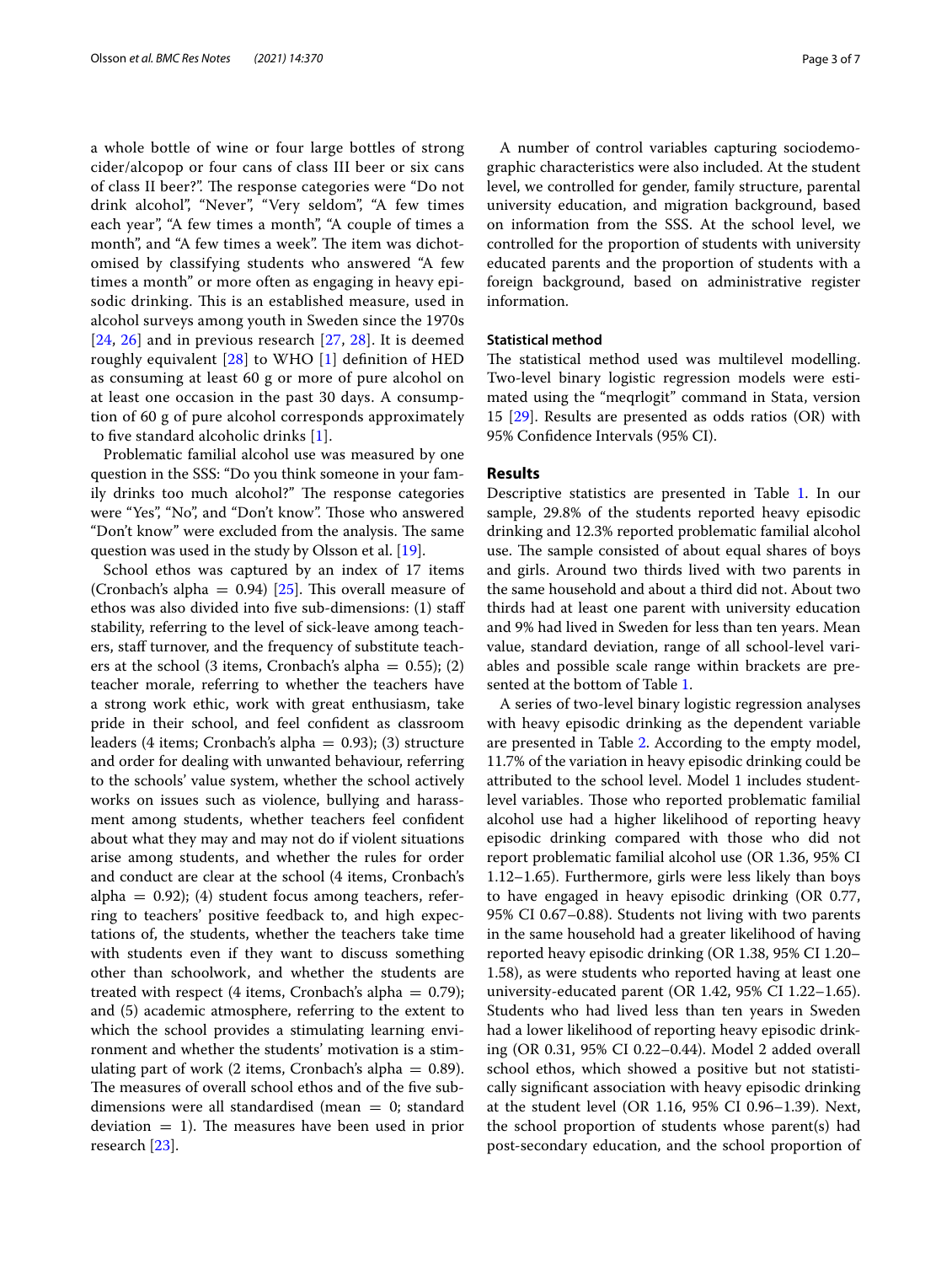## <span id="page-3-0"></span>**Table 1** Descriptives

|                                                                              | n    | $\%$ |      |      |
|------------------------------------------------------------------------------|------|------|------|------|
| Student level                                                                |      |      |      |      |
| Heavy episodic drinking                                                      | 1405 | 29.8 |      |      |
| Problematic familial alcohol use                                             |      |      |      |      |
| No                                                                           | 4128 | 87.7 |      |      |
| Yes                                                                          | 581  | 12.3 |      |      |
| Gender                                                                       |      |      |      |      |
| Boy                                                                          | 2177 | 46.2 |      |      |
| Girl                                                                         | 2532 | 53.8 |      |      |
| Family structure                                                             |      |      |      |      |
| Two-parent household                                                         | 3025 | 64.2 |      |      |
| Other                                                                        | 1684 | 35.8 |      |      |
| Parental university education                                                |      |      |      |      |
| No or not known                                                              | 1537 | 32.6 |      |      |
| At least one parent                                                          | 3172 | 67.4 |      |      |
| Migration background                                                         |      |      |      |      |
| $\geq$ 10 years in Sweden                                                    | 4285 | 91.0 |      |      |
| <10 years in Sweden                                                          | 424  | 9.0  |      |      |
|                                                                              | Mean | SD   | Min. | Max. |
| School level (scale points)                                                  |      |      |      |      |
| Overall school ethos (0-28.9)                                                | 62.7 | 6.1  | 46.4 | 75.3 |
| Sub-dimensions of ethos                                                      |      |      |      |      |
| Staff stability (0-6.0)                                                      | 8.8  | 1.3  | 4.7  | 11.7 |
| Teacher morale (0-7.3)                                                       | 15.8 | 1.7  | 12.0 | 19.3 |
| Structure and order (0-9.0)                                                  | 14.3 | 1.6  | 9.3  | 18.3 |
| Student focus (0-5.1)                                                        | 16.6 | 1.1  | 13.9 | 19.0 |
| Academic atmosphere (0-4.8)                                                  | 7.3  | 1.4  | 4.6  | 9.4  |
| % students with at least one parent with university education<br>$(0 - 100)$ | 52.0 | 25.1 | 7.0  | 86.3 |
| % students with a foreign background (0-100)                                 | 40.9 | 21.4 | 6.0  | 95.7 |

n=4709 students in 46 upper secondary schools

students with a foreign background were added (Model 3), but neither of these were statistically signifcant. Finally, in Model 4, we included the cross-level interaction between problematic familial alcohol use and overall school ethos, which was statistically signifcant (OR 0.79, 95% CI 0.65-0.97,  $p = 0.022$ ).

To further assess the cross-level interactions between problematic familial alcohol use and diferent sub-dimensions of school ethos, we performed a set of analyses where we included one sub-dimension at a time as well as the cross-level interaction between the sub-dimension and problematic familial alcohol use. The estimates of the cross-level interactions from fve separate two-level binary regression analyses are displayed in Table [3](#page-4-1). The results show that for all sub-dimensions of school ethos except structure and order, there were statistically signifcant cross-level interactions with problematic familial alcohol use, demonstrating a weaker association with heavy episode drinking among students attending schools with higher levels of teacher-rated ethos.

## **Discussion and conclusion**

This study sheds light on the potential of the school to counteract problematic conditions in the family in relation to adolescent health risk behaviours. The findings corroborate previous research which has shown that parental drinking is linked with an increased likelihood of alcohol use in the offspring  $[9, 10, 20-22]$  $[9, 10, 20-22]$  $[9, 10, 20-22]$  $[9, 10, 20-22]$  $[9, 10, 20-22]$  $[9, 10, 20-22]$ . Furthermore, the study showed that teacher-rated school ethos had a moderating efect in that the association was weaker among students attending schools with higher teacher ratings of the ethos. This was true for overall school ethos and for four of fve studied sub-dimensions of ethos: staff stability; teacher morale; student focus; and academic atmosphere. By suggesting that a strong school ethos has the potential to counteract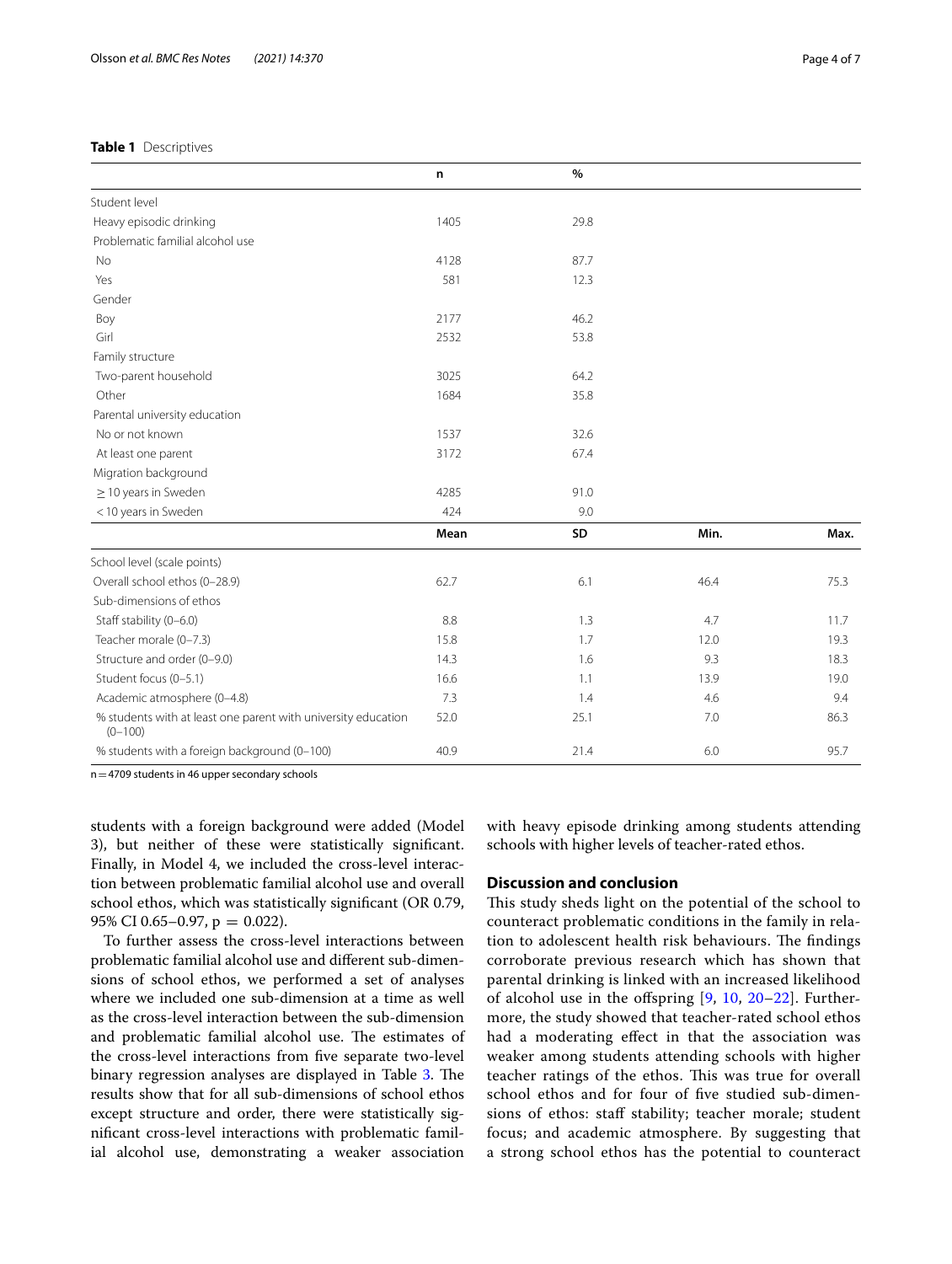## <span id="page-4-0"></span>**Table 2** Two-level binary logistic regression of heavy episodic drinking

|                                                           | <b>Empty model</b> | Model 1   |               | Model 2   |               | Model 3   |               | Model 4   |               |
|-----------------------------------------------------------|--------------------|-----------|---------------|-----------|---------------|-----------|---------------|-----------|---------------|
|                                                           |                    | <b>OR</b> | 95% CI        | <b>OR</b> | 95% CI        | <b>OR</b> | 95% CI        | <b>OR</b> | 95% CI        |
| Student level                                             |                    |           |               |           |               |           |               |           |               |
| Problematic familial alcohol use                          |                    |           |               |           |               |           |               |           |               |
| No (ref.)                                                 |                    | 1.00      |               | 1.00      |               | 1.00      |               | 1.00      |               |
| Yes                                                       |                    | $1.36***$ | $1.12 - 1.65$ | $1.36***$ | $1.12 - 1.65$ | $1.36***$ | $1.12 - 1.65$ | $1.38***$ | $1.13 - 1.67$ |
| Gender                                                    |                    |           |               |           |               |           |               |           |               |
| Boy (ref.)                                                |                    | 1.00      |               | 1.00      |               | 1.00      |               | 1.00      |               |
| Girl                                                      |                    | $0.77***$ | $0.67 - 0.88$ | $0.77***$ | $0.67 - 0.88$ | $0.77***$ | $0.67 - 0.89$ | $0.77***$ | $0.67 - 0.89$ |
| Family structure                                          |                    |           |               |           |               |           |               |           |               |
| Two-parent household (ref.)                               |                    | 1.00      |               | 1.00      |               | 1.00      |               | 1.00      |               |
| Other                                                     |                    | $1.38***$ | $1.20 - 1.58$ | $1.38***$ | $1.20 - 1.59$ | $1.38***$ | $1.20 - 1.58$ | $1.38***$ | $1.20 - 1.59$ |
| Parental university education                             |                    |           |               |           |               |           |               |           |               |
| No or not known (ref.)                                    |                    | 1.00      |               | 1.00      |               | 1.00      |               | 1.00      |               |
| At least one parent                                       |                    | $1.42***$ | $1.22 - 1.65$ | $1.41***$ | $1.21 - 1.64$ | $1.41***$ | $1.21 - 1.65$ | $1.41***$ | $1.20 - 1.64$ |
| Migration background                                      |                    |           |               |           |               |           |               |           |               |
| $\geq 10$ years in Sweden (ref.)                          |                    | 1.00      |               | 1.00      |               | 1.00      |               | 1.00      |               |
| < 10 years in Sweden                                      |                    | $0.31***$ | $0.22 - 0.44$ | $0.31***$ | $0.22 - 0.44$ | $0.31***$ | $0.22 - 0.44$ | $0.31***$ | $0.22 - 0.44$ |
| School level                                              |                    |           |               |           |               |           |               |           |               |
| Overall school ethos                                      |                    |           |               | 1.16      | $0.96 - 1.39$ | 1.15      | $0.94 - 1.40$ | 1.19      | $0.97 - 1.45$ |
| % students with parents with post-<br>secondary education |                    |           |               |           |               | 1.00      | $0.99 - 1.01$ | 1.00      | $0.99 - 1.01$ |
| % students with a foreign background                      |                    |           |               |           |               | 1.00      | $0.99 - 1.01$ | 1.00      | $0.99 - 1.01$ |
| Cross-level interaction                                   |                    |           |               |           |               |           |               |           |               |
| Problematic familial alcohol use*                         |                    |           |               |           |               |           |               | $0.79*$   | $0.65 - 0.97$ |
| Overall school ethos                                      |                    |           |               |           |               |           |               |           |               |
| Intraclass Correlation (ICC) (%)                          | $11.7***$          | $9.5***$  |               | $8.9***$  |               | $8.8***$  |               | $8.7***$  |               |

 $n = 4709$  students in 46 upper secondary schools

\*\*\*  $p < 0.001$ ; \*\* $p < 0.01$ ; \* $p < 0.05$ 

<span id="page-4-1"></span>**Table 3** Cross-level interactions between problematic familial alcohol use and one sub-dimension of ethos at a time

| <b>Cross-level interactions</b>   | OR <sup>a</sup> | 95% CI        |
|-----------------------------------|-----------------|---------------|
| Problematic familial alcohol use* | $0.78*$         | $0.65 - 0.95$ |
| Staff stability                   |                 |               |
| Problematic familial alcohol use* | $0.79*$         | $0.65 - 0.97$ |
| Teacher morale                    |                 |               |
| Problematic familial alcohol use* | 0.95            | $0.77 - 1.18$ |
| Structure and order               |                 |               |
| Problematic familial alcohol use* | $0.80*$         | $0.65 - 0.97$ |
| Student focus                     |                 |               |
| Problematic familial alcohol use* | $0.79*$         | $0.65 - 0.96$ |
| Academic atmosphere               |                 |               |
|                                   |                 |               |

 $n = 4709$  students in 46 upper secondary schools

<sup>a</sup> Odds ratios from two-level binary logistic regression analyses of heavy episodic drinking. All models are adjusted for gender, family structure, parental university education, and migration background at the student level, and for the proportion of students with parents with post-secondary education and proportion of students with a foreign background at the school level

poor conditions in the family in relation to student alcohol use, the result extends the fndings of Olsson et al.  $[19]$  $[19]$  $[19]$ . The result is also in line with other available studies that have explored and found evidence of moderating efect of schools on youth problem behaviours [\[16](#page-6-6), [30,](#page-6-18) [31](#page-6-19)]. However, it should be noted that the association between problematic familial alcohol use and heavy episodic drinking was not moderated by the sub-dimension structure and order for dealing with unwanted behaviour. Although this may seem somewhat counterintuitive, the result is in line with that of other studies [\[13](#page-6-20), [23](#page-6-11)]. As suggested in these, articulated values for structure and order may not be efective means of reducing substance use in isolation from broader changes to the school environment. Hence, singled out from the other sub-dimensions of school ethos a school environment characterised by structure and order cannot be expected to compensate for risk laden parenting environments. Broader changes to the school ethos has to be put in place frst.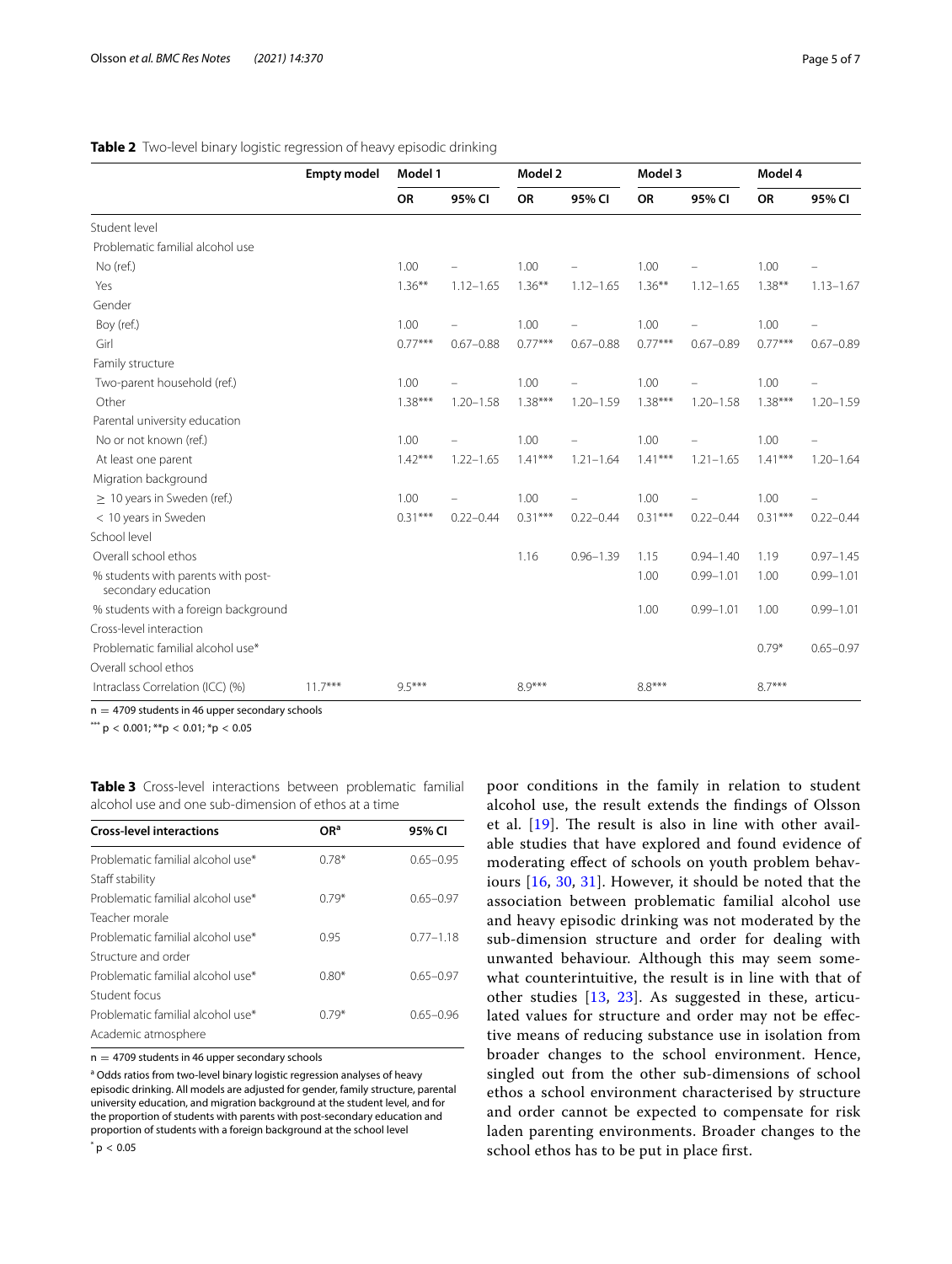Yet, taken together, the fndings lend further support to the assumption that a favorable school environment may bufer against the potentially negative efects of problematic conditions in the family. Eforts placed at creating a school environment characterised by a strong school ethos in terms of staff stability, a strong teacher morale as well as a strong student and academic focus could thus be one way of avoiding problematic drinking patterns in the family to be transferred to adolescents. Making school leaders and policy makers aware of the potential of such broader interventions to prevent health risk behaviours, notably alcohol consumption among youth at risk, thus seems to be an important task. In addition, as suggested by Wieferink et al. [\[32\]](#page-6-21), looking beyond specifc health behaviour directed policies, would also reduce the risk of teachers and school leaders becoming overloaded by extracurricular activities and continuous innovations aimed at promoting student health and well-being.

## **Limitations**

The main limitation is the cross-sectional design of the study, which inhibits interpretations about causality with support in the data. Relatedly, we are not able to fully control for the selection of students into schools. There may be factors other than those accounted for in our study, that afect both students' likelihood of attending schools with a certain level of ethos and their likelihood of engaging in heavy episodic drinking. There is also uncertainty regarding the validity of the measure of problematic familial alcohol use since information is obtained from students only, not parents or other family members. That data is based on selfreports may also, in particular in relation to questions about less socially acceptable behaviour, be associated with under- and over-reporting. However, the data has been sorted and questionnaires where for instance the reported amount of alcohol consumed was deemed as unreliable have been discarded [[33\]](#page-6-22). Another limitation concerns the relatively low response rate among teachers (58%) and the scarce possibilities of checking any systematic bias among the non-responders. Finally, since the study was conducted in Stockholm municipality, the generalisability of the fndings is limited.

#### **Abbreviations**

95% CI: 95% confdence interval; ICC: Intraclass correlation; OR: Odds ratio; SSS: Stockholm School Survey; STS: Stockholm Teacher Survey.

#### **Acknowledgements**

We are grateful to the students and the teachers who participated in the data collections. We are also grateful to the Stockholm Municipality for giving us access to data from the Stockholm School Survey.

#### **Authors' contributions**

GO and SBL designed the study. The STS data were collected in a research project headed by BM. SBL drafted a frst version of the manuscript and performed the statistical analyses with GO. All authors read and approved the fnal manuscript.

## **Funding**

Open access funding provided by Stockholm University. The study was fnanced by Systembolagets Alkoholforskningsråd (2019-0012; 2020-0047). The funder had no role in the study design, the collection, analysis or interpretation of the data, nor in the writing of the manuscript.

#### **Availability of data and materials**

The data are not publicly available. The data from the Stockholm School Survey are available from Stockholm Municipality but restrictions apply to the availability of these data, which were used under license for the current study. Data from the Stockholm School Survey are however available from Stockholm Municipality upon reasonable request. Data from the Stockholm Teacher Survey can be applied for at the Department of Public Health Sciences, Stockholm University, Sweden.

#### **Declarations**

#### **Ethics approval and consent to participate**

The Stockholm School Survey (SSS) contains no information on personal identifcation and is completed anonymously by the students. The Regional Ethical Review Board of Stockholm (Ref. No. 2010/241–31/5) has therefore decided that analyses of data from the SSS are not subject to consideration for ethical approval. Verbal informed consent was obtained from the students who participated. Due to the procedure of anonymous completion of the questionnaire, active written or oral consent was not applicable. The collection and analyses of the Stockholm Teacher Survey (STS) have been approved of by the Regional Ethical Review Board of Stockholm (Ref. No. 2015/1827–31/5). In accordance with the ethical permission, written informed consent was obtained from those who participated.

#### **Consent for publication**

Not applicable.

#### **Competing interests**

The authors declare that they have no competing interests.

Received: 29 March 2021 Accepted: 1 September 2021 Published online: 22 September 2021

#### **References**

- <span id="page-5-0"></span>1. WHO. Global Status Report on alcohol and health 2018. Geneva: World Health Organisation; 2018.
- <span id="page-5-1"></span>2. Gore FM, et al. Global burden of disease in young people aged 10–24 years: a systematic analysis. Lancet. 2011;377(9783):2093–102.
- <span id="page-5-2"></span>3. Marshall EJ. Adolescent alcohol use: risks and consequences. Alcohol Alcohol. 2014;49(2):160–4.
- <span id="page-5-3"></span>McCambridge J, McAlaney J, Rowe R. Adult consequences of late adolescent alcohol consumption: a systematic review of cohort studies. PLoS Med. 2011;8(2):e1000413.
- <span id="page-5-4"></span>5. Pitkänen T, Lyyra A-L, Pulkkinen L. Age of onset of drinking and the use of alcohol in adulthood: a follow-up study from age 8–42 for females and males. Addiction. 2005;100(5):652–61.
- <span id="page-5-5"></span>6. Gaufn K, Hemmingsson T, Hjern A. The efect of childhood socioeconomic position on alcohol-related disorders later in life: a Swedish national cohort study. J Epidemiol Community Health. 2013;67(11):932–8.
- <span id="page-5-6"></span>7. Johnson JL, Leff M. Children of substance abusers: overview of research fndings. Pediatrics. 1999;103(Supplement 2):1085–99.
- <span id="page-5-7"></span>8. Rossow I, et al. Parental drinking and adverse outcomes in children: a scoping review of cohort studies. Drug Alcohol Rev. 2016;35(4):397–405.